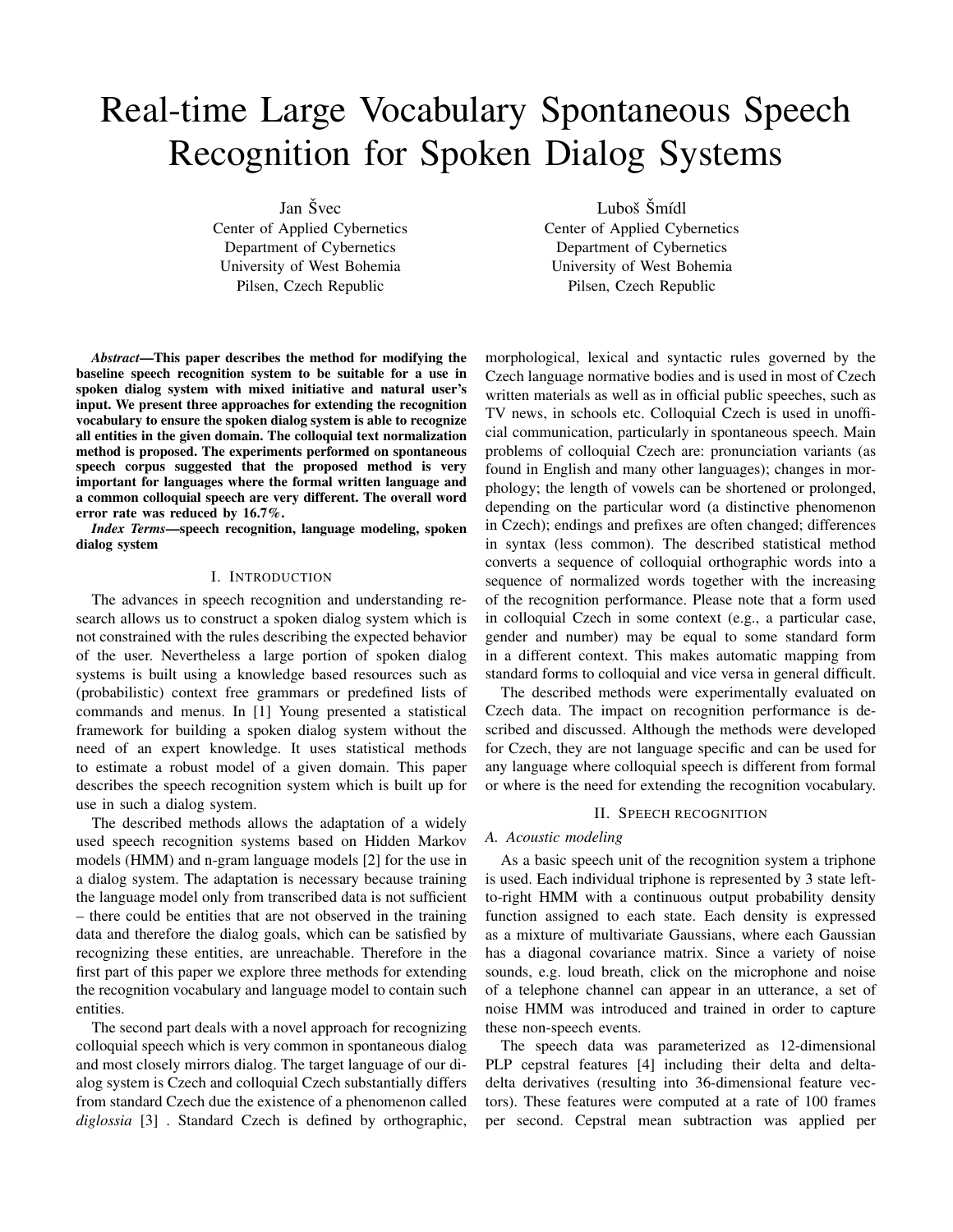speaker. The resulting triphone-based model was trained using HTK Toolkit [5]. The number of clustered states and number of Gaussians mixtures per state was optimized to get high accuracy and real-time response and had 1500 states and 16 mixtures per state. The state-of-the-art speaker discriminative training algorithms were employed to further improve the quality of the acoustic models [6], [7].

#### *B. Decoding*

We used a real-time large vocabulary continuous speech recognizer (LVCSR) to achieve a very high degree of interactivity. The LVCSR system [8] is based on Hidden Markov Models, lexical trees and Viterbi search using n-gram language models.

#### *C. Language modelling*

The most often used type of stochastic language models are the  $n$ -gram language models which model the probability of *i*-th word  $w_i$  given the last  $(n - 1)$  words [9]. The last  $(n - 1)$  words are called the history and we will denote it by  $h_i = \{w_{i-n+1}, w_{i-n+2}, \ldots, w_{i-1}\}.$  In this paper we will also use the term back-off history which is defined as  $\bar{h}_i =$  $\{w_{i-n+2}, w_{i-n+3}, \ldots, w_{i-1}\}.$ 

The  $n$ -gram language model approximates the probability  $P(W)$  with the product of probabilities with a limited history of length  $(n - 1)$ :

$$
P(W) \approx \prod_{i=1}^{N} P(w_i | h_i) = \prod_{i=1}^{N} P(w_i | w_{i-n+1}, \dots, w_{i-1}) \quad (1)
$$

The maximum likelihood estimation of  $P_{MLE}(w_i|h_i)$  is given by the ratio:

$$
P_{MLE}(w_i|h_i) = \frac{C(h_i, w_i)}{C(h_i)}\tag{2}
$$

where  $C(h_i, w_i)$  is the number of n-gram  $(h_i, w_i)$  occurring in the training data and  $C(h_i)$  is the number of occurrences of  $(n - 1)$ -gram  $h_i$ . In practice the size of the training data is limited and therefore the counts  $C(h_i, w_i)$  are zero for a large number of n-grams. Therefore the smoothing techniques are involved. In our experiments we used a back-off smoothing where the n-gram conditional probability is given by a recursive equation:

$$
P(w_i|h_i) = \begin{cases} \alpha(h_i, w_i) P_{MLE}(w_i|h_i) & C(h_i, w_i) \neq 0\\ \beta(h_i, w_i) P(w_i|\bar{h_i}) & C(h_i, w_i) = 0 \end{cases}
$$
(3)

In other words the conditional probability of an unseen n-gram  $(h_i, w_i)$  is approximated with a back-off conditional probability of an  $(n-1)$ -gram  $(\bar{h}_i, w_i)$  and the functions  $\alpha(h_i, w_i)$  and  $\beta(h_i, w_i)$  ensures  $P(w_i | h_i)$  to be a valid probability distribution.

In this work we used the 3-gram back-off language model and the functions  $\alpha(h_i, w_i)$ ,  $\beta(h_i, w_i)$  were determined using the Witten-Bell discounting scheme described in more detail in Sec. V-A.

TABLE I DETAILS OF THE HUMAN-HUMAN TRAIN TIMETABLE CORPUS

|                     | # of dialogs    | 5443 |
|---------------------|-----------------|------|
|                     | # of turns      | 76k  |
|                     | User            |      |
| Normalized          | # of tokens     | 270k |
|                     | vocabulary size | 5830 |
|                     | <i>Operator</i> |      |
|                     | # of tokens     | 259k |
|                     | vocabulary size | 3747 |
| <i>Orthographic</i> | <b>User</b>     |      |
|                     | # of tokens     | 279k |
|                     | vocabulary size | 7737 |
|                     | <i>Operator</i> |      |
|                     | # of tokens     | 262k |
|                     | vocabulary size | 4696 |

#### III. EXPERIMENTAL DATA

We used a unique Czech human-human train timetable (HHTT) corpus containing recordings of phone calls to a train information service [10]. The phone calls consisted of inquiries regarding train connections such as departure and arrival times, ticket prices, details on restrictions on hand luggage etc. The dialog took place between two humans - an operator and a user. The speech was spontaneous and unformal. The corpus is comprised of a recorded speech of both the operator and the user in single channel recordings. In total the corpus consists of 5443 dialogs (74k turns). Each turn starts with a speaker change. The corpus statistics are summarized in Tab. I.

The dialogs were manually processed and the orthographic transcription and normalized transcription were assigned. The orthographic transcription also contains non-speech events such as *inhale*, *hesitation* and *noise*. In addition a semantic annotation process was performed and each turn assigned an abstract semantic tree representing the meaning of the sentence.

Only the user's turns were used for the language modelling and speech recognition. The corpus was divided into train (72% dialogs, 209k normalized tokens, 28k turns), development (8%, 3742 normalized tokens, 775 turns, 23 minutes of speech) and test data (20%, 9629 normalized tokens, 2073 turns, 56 minutes of speech). Overlapping turns in the development and test data were tagged and left out from further speech recognition experiments. Speaker overlaps in the training data are not taken into account since the training data are used only for language modelling. The recognizer parameters (word insertion penalty and language model weight) were optimized on the development data.

#### IV. BASELINE EXPERIMENT

Two baseline systems consist of an acoustic model described in Sec. II-A and a 3-gram back-off language model with Witten-Bell discounting trained from normalized respective orthographic transcriptions and evaluated on the corresponding test data.

We used standard *correctness* (Corr) and *word error rate*  $(WER)$  measures [5] defined as: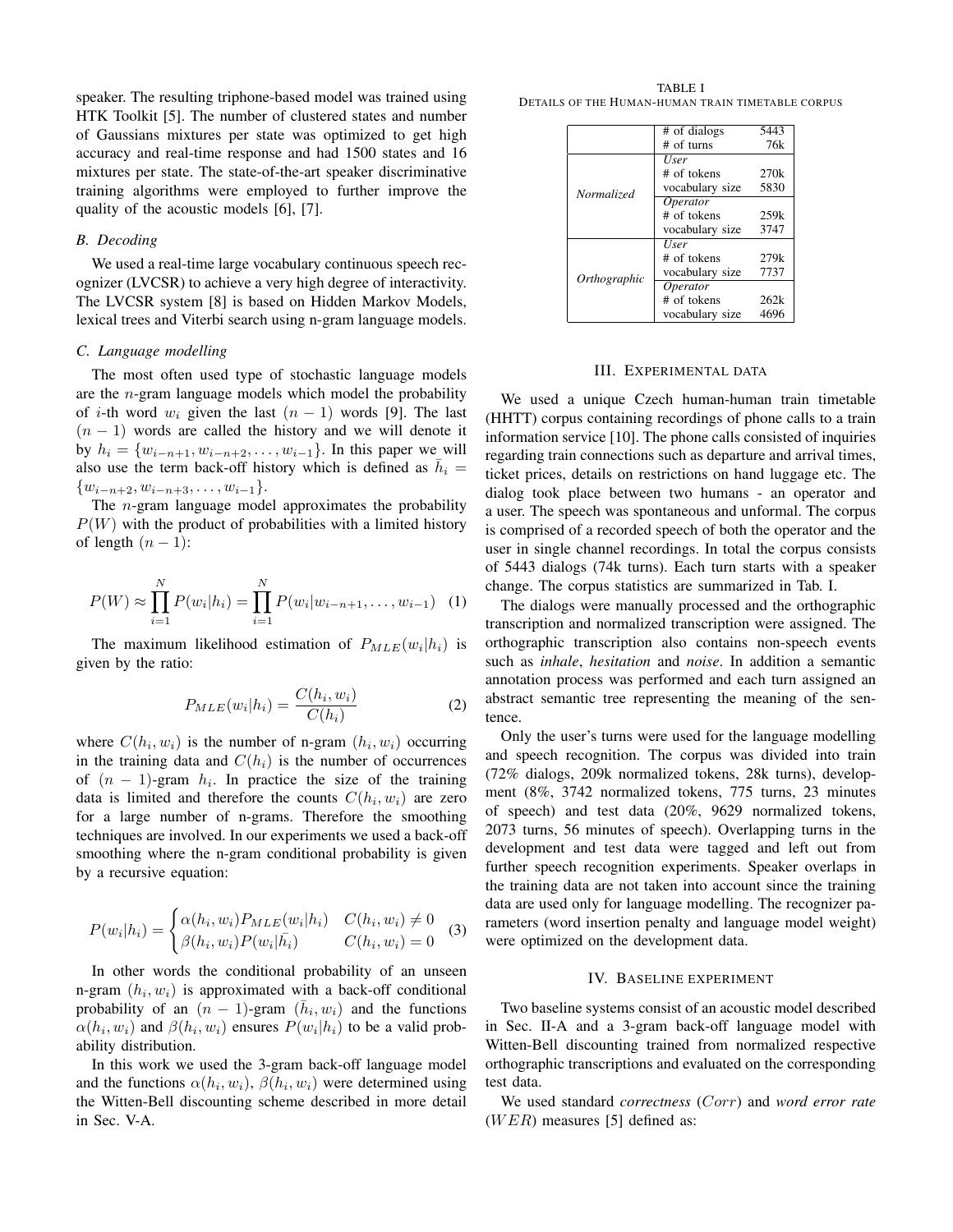TABLE II BASELINE ASR RESULTS

| Transcription |      | РP   | OOV<br>$\lceil \% \rceil$ | Corr<br>$\lceil \% \rceil$ | $WER$ [%] |
|---------------|------|------|---------------------------|----------------------------|-----------|
| Normalized    | 5127 | 44.3 | 19                        | 67.74                      | 37.79     |
| Orthographic  | 6768 |      | .62                       | 69.94                      | 34.63     |

$$
Corr = \frac{H}{N} \cdot 100\% \tag{4}
$$

$$
WER = \frac{S+D+I}{N} \cdot 100\%
$$
 (5)

where  $N$  is the total number of words in reference transcript,  $H$  is the number of correctly recognized words,  $S$ ,  $D$ ,  $I$ denotes the number of substitution, deletion and insertion errors. In addition we evaluated *perplexity* (PP) and *out-ofvocabulary rate* (*OOV*) [11] of the language model evaluated on the development data:

$$
PP = 2^{-\frac{1}{N}\log_2 P(W)}\tag{6}
$$

$$
OOV = \frac{O}{N} \cdot 100\% \tag{7}
$$

where  $P(W)$  is a language probability assigned by a language model and  $O$  is the number of tokens in the development data which are not included in the recognition vocabulary  $V$  [11]. We also present the size of the recognition vocabulary  $(|V|)$ since this parameter also influences the recognition performance.

Table II shows the results of a baseline system trained from orthographic and normalized transcriptions. The performance of the normalized language model evaluated on the normalized data is worse than the performance of an orthographic language model evaluated on orthographic transcriptions. We suppose that the orthographic vocabulary better models the colloquial speech which can be found in the test data.

In addition the rather small vocabulary of the baseline system does not include all the words necessary to successfully understand the sentence and correctly satisfy the goal of the dialog. Therefore we have explored three methods for adding new words into a recognition vocabulary (Sec. V). In addition our analysis of the results of an orthographic-based recognition system shows that there are many recognition errors caused by the substitution of one orthographic word with a similar word and both of them can be mapped to one normalized word (eg. *prosi* and *prosim* and corresponding normalized word *prosim*, lit. *please*). To remove these ambiguities and improve an overall performance we designed a method for colloquial text normalization (Sec. VI).

#### V. EXTENDED RECOGNITION VOCABULARY

The intended used of the described ASR system is a spoken dialog system. The very common need in this application of speech recognition is to extend a language model with new words which represents entities generated from some list or from a database. The domain of the described ASR system

is an information service providing the times of departure and arrival for trains in the Czech Republic. Therefore there is a need to recognize all the names of railway stations in the country. In the Czech Republic there are about 2800 railway stations with the name mainly in the form of the name of the city (eg. *Klatovy*) or composed by the name of a city and a district (eg. *Plzeň-Koterov*). Sometimes the name of the station is composed of the name of the city and the name of the station (eg. *Praha-Masarykovo nádraží*). The name of the station can be shortened and often occurs in a colloquial form (eg. Masarykovo nádraží, Masarykáč). In addition the station name can be in four different grammatical cases: *nominative*, *genitive*, *accusative*, *locative*. Note that Czech has seven cases and in general the case is not determined by the word form but also by its context (e.g. by the preposition).

Because the training data for the language model was collected only in one regional call center, the distribution of station names is different from the general distribution of these names in a language. There are many out-of-vocabulary words because many destinations are not mentioned in a finite number of dialogs. To cover the whole domain of the dialog we developed a set of rules which takes the station name in nominative and generates shortened and colloquial forms in all four cases. Although the names of railway stations are unique within a whole country, the shortened and colloquial forms generally are not. The generated lists of station names in a given grammatical case were used to enrich the recognition vocabulary and the language model. We have explored three methods:

- Using a discounting method for assigning a non-zero probability to the new words.
- Estimating an open vocabulary language model (LM which models the probability of unseen word) and distributing the probability mass of the unseen word between the new words.
- Training a class-based language model and estimating the class member probabilities.

While the first method only modifies the recognition vocabulary and a unigram conditional probability, the last two methods also take a history of an n-gram into account and modifies both the trigram and the bigram conditional probabilities.

# *A. Discounted language model*

The basic and straightforward method for adding new words into the vocabulary of the language model is the use of smoothing method for assigning a non-zero probability to an unseen event – in this case to a new word. We use the *Witten-Bell discounting scheme* [12]. This smoothing method employs the number  $c(h)$  which equals to the number of different words following the history  $h$ . The smoothed probability of the word  $w_i$  given its history  $h_i$  is then given by:

$$
P(w_i|h_i) = \begin{cases} \frac{C(h_i, w_i)}{C(h_i) + c(h_i)} & C(h_i, w_i) > 0\\ \frac{c(h_i)}{C(h_i) + c(h_i)} \cdot \frac{P(w_i|\bar{h}_i)}{\sum_{w \in S_i} P(w|\bar{h}_i)} & C(h_i, w_i) = 0 \end{cases}
$$
(8)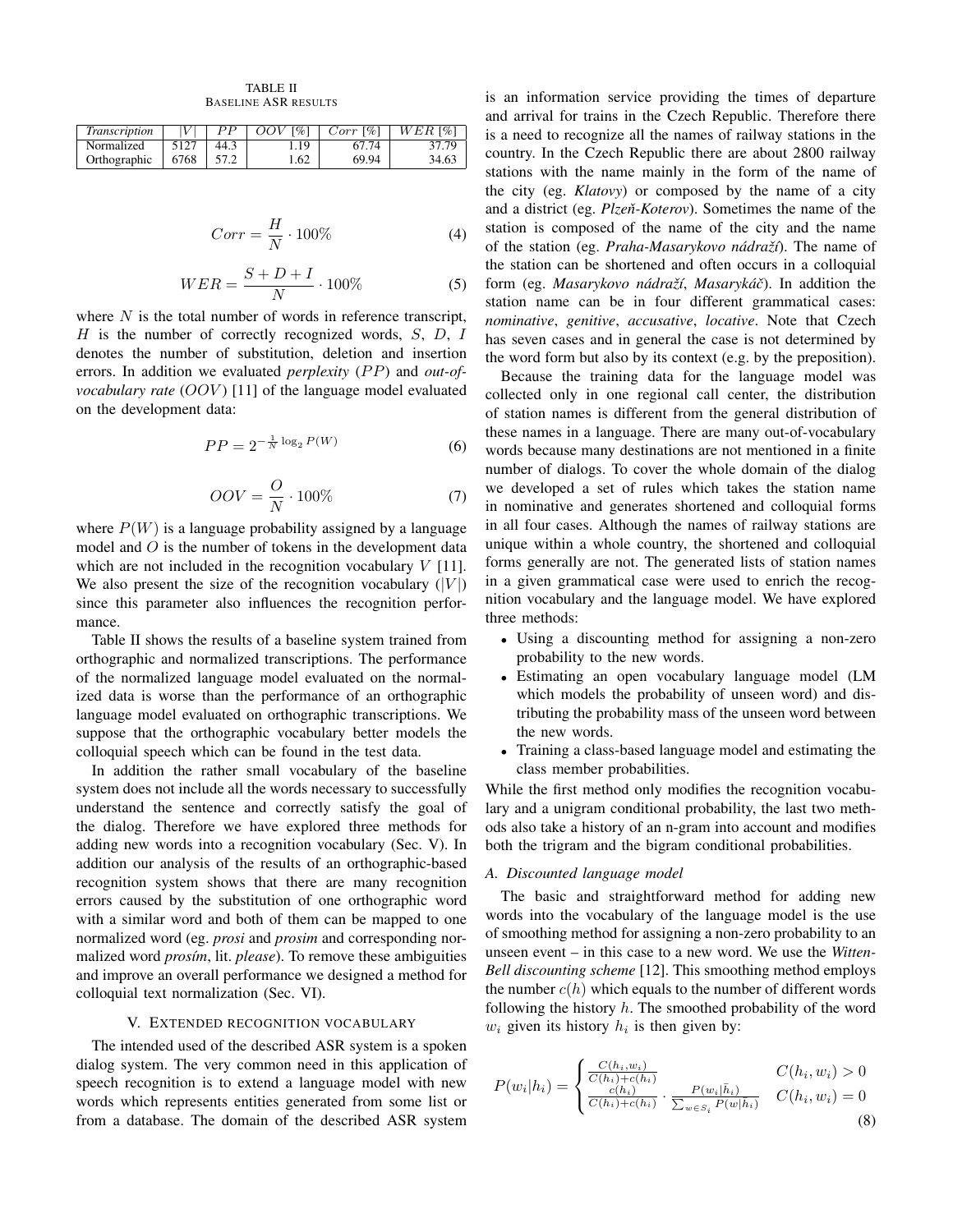where the set  $S_i = \{w : C(h_i, w) = 0\}$  is the set of words with the history  $h_i$  not occurring in the training data and the generalized distribution  $P(w_i | \overline{h}_i)$  is a probability of word  $w_i$ given the shortened history  $\overline{h}_i$ .

The principle of this method is to smooth the unigram probability of the word  $P(w_i)$  so that the probability of a new word is non-zero. Define the set of new words  $V'$ and the original recognition vocabulary  $V$ . We suppose that  $V \cap V' = \emptyset$ . Therefore  $P(w'_i) = 0$  for every  $w'_i \in V'$ . Using the general Witten-Bell equation (Eq. 8) for the unigram probability  $P(w_i)$  (the history  $h_i = \emptyset$ ) we can derive the smoothed unigram probability  $P'(w_i)$ :

$$
P'(w_i) = \begin{cases} \frac{C(w_i)}{|T| + |V|} & w_i \in V \\ \frac{1}{|V'|} \cdot \frac{|V|}{|T| + |V|} & w_i \in V' \end{cases}
$$
(9)

where  $|T|$  is the number of tokens (running words) in the training data.

### *B. Open vocabulary language model*

This method for adding new words to the recognition vocabulary uses an open vocabulary language model. This type of model uses a special symbol for modelling the unknown previously unseen words. In this paper we will use the  $unk$ symbol representing an unknown word [11]. The main issue of this method is the definition of unknown words to ensure their occurrence in the training data. This can be achieved by using a vocabulary which is not a superset of training data. One of the possible approaches uses a vocabulary estimated from an independent data set and then uses it during the language modelling from the training data set and marks all words outside this vocabulary as unknown words. Another approach limits the vocabulary estimated from training data so that only words occurring more than k-times  $(k > 1)$  are included in the vocabulary. Words with unigram counts  $C(w) \leq k$  are marked as unknown words.

With respect to the size of development data we decided to use the second approach with  $k = 1$ . The procedure for adding new words then consists of marking all singleton words (words occurring just once in the training data) as unknown words and replacing them with the  $unk$  symbol. Then the singleton words are added into a set of new words V' (again  $V \cap V' = \emptyset$ ). The probability  $P(w_i|h_i)$  for  $w_i \neq unk, w_i \in V$  stays unchanged and the probability mass of the  $unk$  symbol is uniformly distributed between the words in  $V'$  given the  $P(w'_i|unk), w'_i \in V'$ :

$$
P(w_i'|h_i) = \frac{1}{|V'|} \cdot P(unk|h_i), w_i' \in V'
$$
 (10)

This definition of an extended vocabulary and language model also models the probability of a new word given its history  $h_i$ .

#### *C. Class-based language model*

This method is based on an expert knowledge – the known structure of a given entity in the language. In our experiments

TABLE III DEFINITION OF CLASSES

| Class     | $U_N(c_k)$ | $c_k$ ) | $c_k$ | Prep.                        | Gr. case   |
|-----------|------------|---------|-------|------------------------------|------------|
| c the     | 2106       | 2064    | 4348  | $\qquad \qquad \blacksquare$ | nominative |
| $c\_from$ | 2988       | 2929    | 12132 | z, ze                        | genitive   |
| $c$ to    | 3816       | 3704    | 6066  | do                           | genitive   |
| c toward  | 761        | 749     | 4946  | na                           | accusative |
| $c$ in    | 1302       | 1232    | 12390 | v. ve                        | locative   |

 $C_N(c_k)$  and  $C_O(c_k)$  denotes the number of occurrences of class  $c_k$  in the *normalized transcription data respectively in the orthographic transcription data. The number of members of class*  $c_k$  *is represented by*  $|c_k|$ *. The column* Prep. *contains the assigned preposition and* Gr. case *contains the grammar case of the given members.*

these knowledge is represented by the list of known station names and their variants.

Since the training data consists of orthographic or normalized transcriptions, we have to detect the class occurrences in the data. This is ensured by an algorithm which takes the list of members of the given class and replaces it with a class identifier. To avoid class definition with overlapping members we also included the preposition associated with a given grammar case. The definition of classes is summarized in Tab. III. The class members can consist of more than one word therefore the replacement rules are applied with the priority determined by the number of words the rule replaces. For example the rule *do Sušice*  $\rightarrow c$  *to* is applied before the rule *Sušice*  $\rightarrow$  *c the* because the former replaces two words and the latter only one word.

After replacing the occurrences of class members with the class identifiers the standard 3-gram back-off language model is trained. Then during the recognition the class members are used instead of the class identifier and the probability of the *i*-th member  $m_{ik}$  of class  $c_k$  is given by the distribution  $P(m_{ik}|c_k)$  [13]:

$$
P(m_{ik}|h_i) = P(m_{ik}|c_k)P(c_k|h_i)
$$
\n<sup>(11)</sup>

where  $P(c_k|h_i)$  is a n-gram conditional probability of a class occurring in a context  $h_i$ . The probability distribution  $P(m_{ik}|c_k)$  cannot be estimated from data because only small portion of class members occurs in the training data (see columns  $C_N(c_k)$  and  $C_O(c_k)$  in comparison with  $|c_k|$  in Tab. III). Since the class members are related to railway station names and these names are related to the names of towns we used the number of citizens of the nearest town to weight the members of the same class – the stations in cities with higher number of citizens gains higher probability than the stations in smaller towns. The probability distribution  $P(m_{ik}|c_k)$  was heuristically determined to minimize the perplexity of the language model on the development data. In our experiments we use:

$$
P(m_{ik}|c_k) = \frac{\sqrt{z(i)}}{\sum_j \sqrt{z(j)}}\tag{12}
$$

where  $z(i)$  denotes the number of citizens of the town which is the nearest to the railway station represented by words  $m_{ik}$ .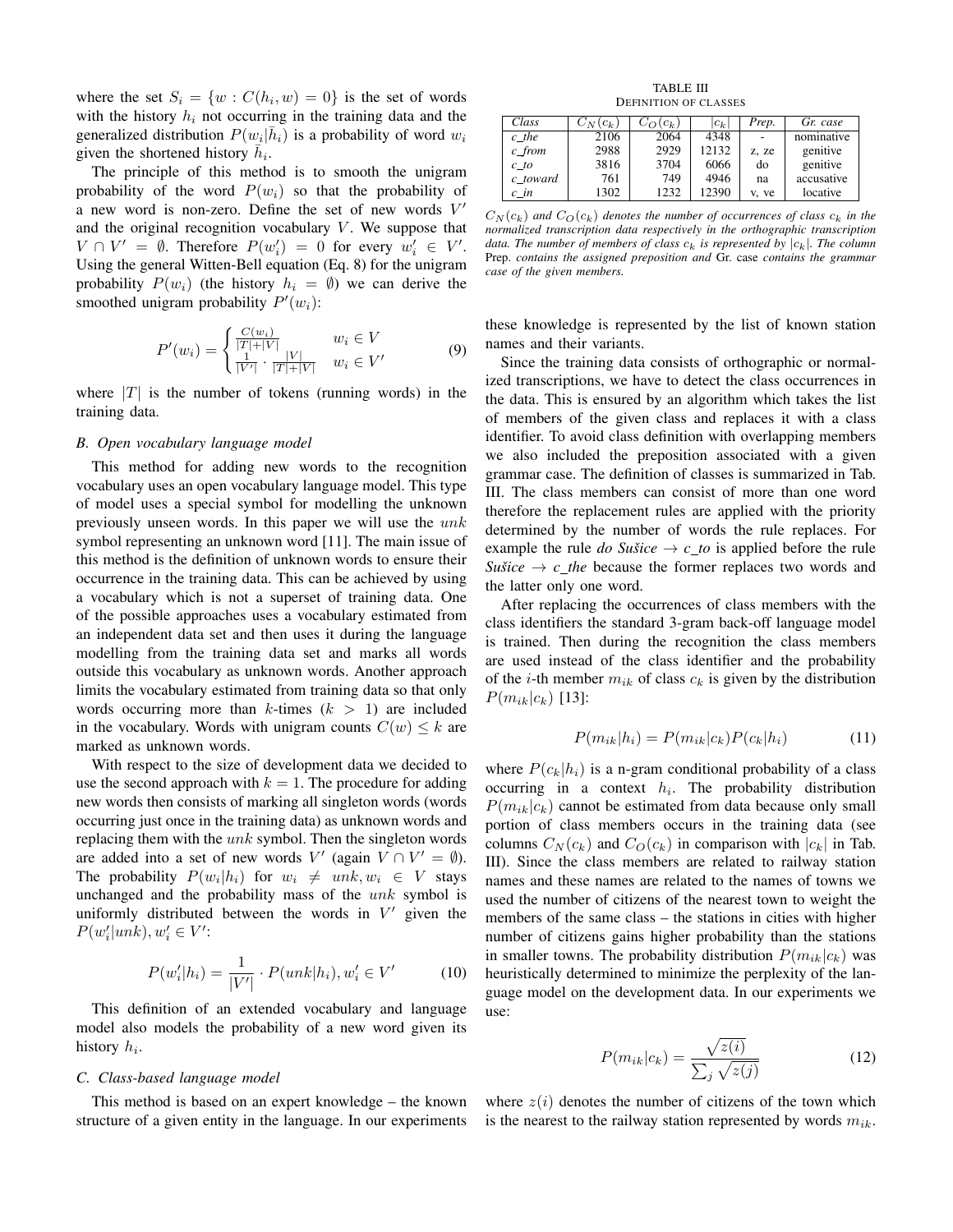TABLE IV EXTENDED VOCABULARY ASR RESULTS

| Method                            | ۰v    | $_{PP}$ | OOV  | Corr  | WER   |  |
|-----------------------------------|-------|---------|------|-------|-------|--|
| Normalized transcriptions         |       |         |      |       |       |  |
| Discounted LM                     | 11595 | 45.6    | 1.01 | 66.63 | 38.01 |  |
| Open vocabulary LM                | 11595 | 46.9    | 1.01 | 67.11 | 37.89 |  |
| Class-based LM                    | 11595 | 54.0    | 1.01 | 65.49 | 39.81 |  |
| Open vocabulary, $V' = \emptyset$ | 2595  | 41.8    | 1.81 | 67.01 | 37.95 |  |
| Orthographic transcriptions       |       |         |      |       |       |  |
| Discounted LM                     | 13211 | 56.5    | 1.43 | 68.88 | 35.02 |  |
| Open vocabulary LM                | 13211 | 58.8    | 1.43 | 70.59 | 34.40 |  |
| Class-based LM                    | 13211 | 65.7    | 1.43 | 68.61 | 36.09 |  |
| Open vocabulary, $V' = \emptyset$ | 3197  | 50.7    | 2.41 | 68.33 | 35.49 |  |

# *D. Results*

The results of the three described methods are shown in Tab. IV. The ASR systems with modified language model were evaluated on both the normalized and orthographic transcriptions. In general the results of normalized language model are worse then the results of orthographic language model although the sizes of recognition vocabulary, the out-of-vocabulary rates and perplexities are larger. This conclusion follows the results of the baseline experiment described in Sec. IV. The language model with the open vocabulary has a slightly better performance than the language model based only on discounting, and the open vocabulary language model's performance is comparable or rather better than the baseline despite the much larger vocabulary. The enriched vocabulary is approximately more than twice as large as the baseline vocabulary.

Note that the language model based on classes has the worse performance of the presented methods. Its performance is also significantly lower than the baseline. This is caused by the effect described in Sec. V – the corpus used in evaluation (both the training and test data) was collected in one regional call center. Since the first two methods only add new words into the recognition vocabulary, the probability of known words remaining unchanged is high allowing the corresponding language model to better predict words during recognition.

The class-based language model changes also the probabilities of known words (class members) according the Eq. 12. It is also shown in the column  $PP$  of Tab. IV. The perplexity of class-based language model is significantly higher than the perplexity of the other two methods. The effect of class-based language model could be evaluated on a data with a "global" distribution of station names. This data will be collected during the operation of the spoken dialog system. The adaptation to a new class member distribution is possible only in the classbased language model.

#### VI. COLLOQUIAL TEXT NORMALIZATION

The result from the baseline experiment described in Sec. IV is that the performance of an ASR system with a language model trained from normalized transcriptions is worse than the performance of language model trained from orthographic transcriptions. The difference is about 3% absolute. The normalized output of an ASR system is important for natural language understanding because the vocabulary is smaller and the speech understanding is more robust. Therefore we explored a novel method for post-processing the orthographic ASR result and generate a normalized output which simplifies the understanding module and also increases the performance of an ASR system.

Let's have an output of an ASR system trained from orthographic transcriptions. Define the sequence of words as  $W_O = \{w_{O,1}, w_{O,2}, \ldots w_{On}\}, w_{O,i} \in V_O$ . The goal of colloquial text normalization is to generate the sequence of normalized words  $W_N = \{w_{N,1}, w_{N,2}, \ldots w_{N,m}\}, w_{N,i} \in V_N$ where  $n \geq m$ . The normalized sequence of words is shorter because the colloquial form contains a large number of word fragments, repetitions and non-speech events which cannot be mapped to any of the normalized words. The normalization is context dependent. For example the Czech colloquial word *sem* can have two different normalized forms and two different meanings – the first one is *jsem* (lit. *I am*) and the second one is *sem* (lit. *here*). Therefore we used a noisy channel model described by the following equation:

$$
P(W_N|W_O) = \frac{P(W_O|W_N) \cdot P(W_N)}{P(W_O)}
$$
(13)

where  $P(W_N)$  is a normalized language model,  $P(W_O)$ is a orthographic language model which normalizes the product  $P(W_O|W_N) \cdot P(W_N)$ . The conditional probability  $P(W_O|W_N)$  describes the probability of observing orthographic words  $W_O$  given some normalized words  $W_N$ . For a given  $W_O$  we can compute the normalized sequence of words  $W_N^*$  using a MAP criterion:

$$
W_N^* = \arg\max_{W_N} P(W_O|W_N) \cdot P(W_N)
$$
 (14)

The normalized language model  $P(W_N)$  is the standard trigram back-off language model used in a baseline experiment. To model the conditional distribution  $P(W_O|W_N)$  we first introduce the sequence  $W_N' = \{w'_{N,1}, \ldots, w'_{N,n}\}\$  which has the same number of elements as  $W_O$  and the elements are from the set  $V'_N = V_N \cup \{\epsilon\}$ . In addition  $W'_N$  satisfies:

$$
W_N = \{w'_i : w'_i \in W'_N, i = 1, 2, \dots n; w'_i \neq \epsilon\}
$$
 (15)

The orthographic words which do not have counterparts in a normalized word sequence are mapped to the  $\epsilon$  symbol. We used the following assumptions: the language probabilities of  $W'_N$  and  $W_N$  are equal:  $P(W'_N) = P(W_N)$  and the probability of observing  $w_{O,i}$  is conditioned only by  $w_{N,i}$ . Then we can use the following model:

$$
W_N^* = \arg\max_{W_N} P(W_O|W_N') \cdot P(W_N)
$$
 (16)

$$
P(W_O|W_N') \approx \prod_{i=1}^n P(w_{O,i}|w_{N,i}') \tag{17}
$$